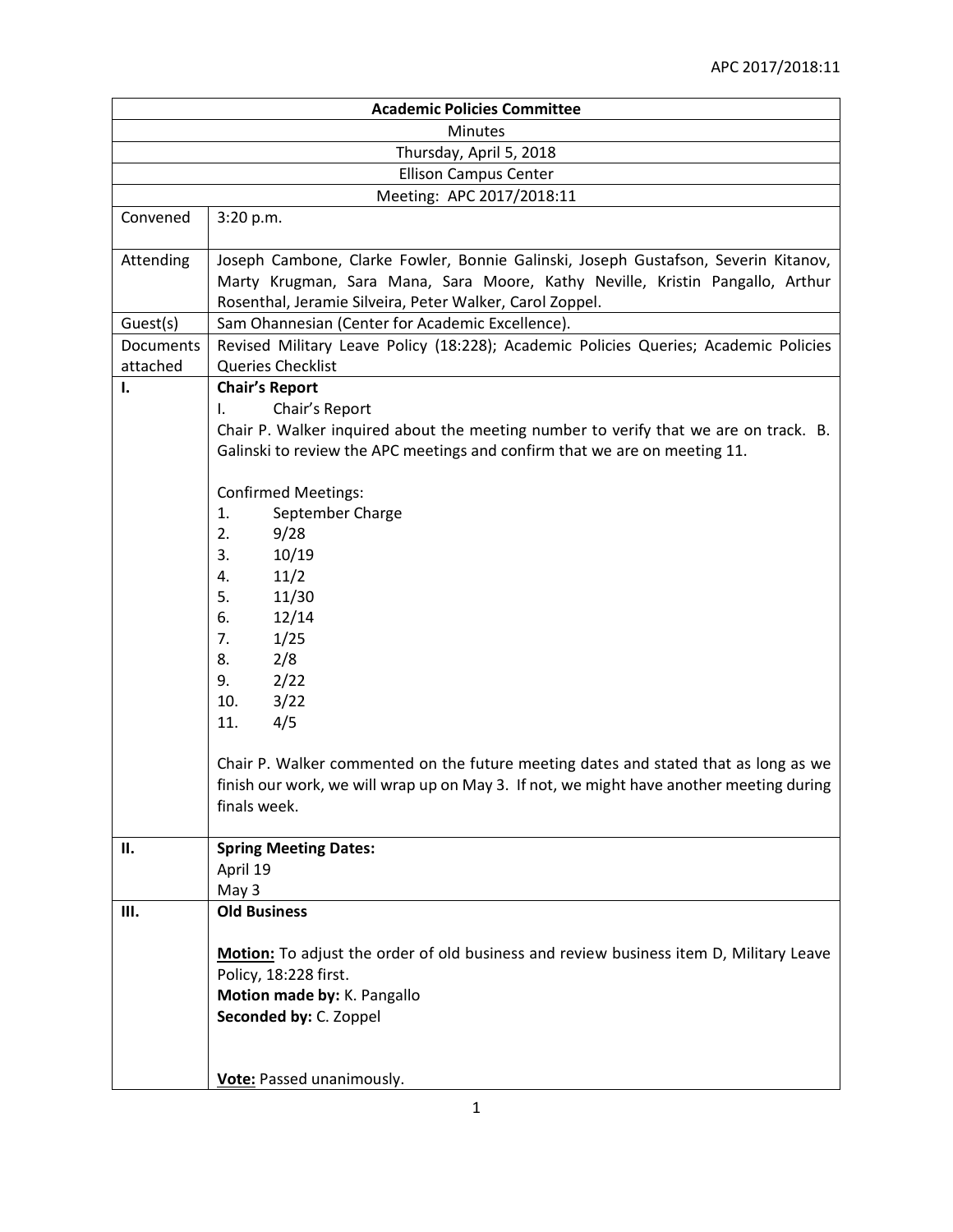## D. **Military Leave Policy** 18:228

|           | Adjournment<br>Motion: Motion to adjourn.<br>Motion made by: S. Kitanov                                                                                                                                                                                                                                                                                                                                                                                                                                    |
|-----------|------------------------------------------------------------------------------------------------------------------------------------------------------------------------------------------------------------------------------------------------------------------------------------------------------------------------------------------------------------------------------------------------------------------------------------------------------------------------------------------------------------|
| IV.<br>٧. | <b>New Business</b>                                                                                                                                                                                                                                                                                                                                                                                                                                                                                        |
|           | <b>Hardwiring Student Success Checklist</b><br>В.<br><b>Academic Policies &amp; Information</b><br>C.                                                                                                                                                                                                                                                                                                                                                                                                      |
|           | Chair P. Walker distributed a second list and J. Cambone offered to review these policies<br>with the Deans on behalf of the academic departments and report back to the committee.<br>J. Cambone recommended that Registrar M. Miller share the persistent barrier policies<br>and discuss in person at the next meeting.                                                                                                                                                                                 |
|           | <b>Academic Policy Diagnostic</b><br>А.<br>Chair P. Walker passed out a document that was created from the catalog review and<br>asked members to assist in finding answers to the questions that were listed. The<br>following members agreed to follow up on the following items: 1. S. Kitanov and K.<br>Pangallo; 2. B. Galinski; 3. J. Cambone and C. Fowler; 4. B. Galinski to check with M. Miller;<br>5-8 J. Cambone. 9. K. Pangallo.                                                              |
|           | Vote: Passed unanimously.                                                                                                                                                                                                                                                                                                                                                                                                                                                                                  |
|           | Motion: To approve the Military Leave Policy as revised; 18:228<br>Motion made by: B. Galinski<br>Seconded by: S. Moore                                                                                                                                                                                                                                                                                                                                                                                    |
|           | There was some discussion around the use of the word any and all and whether or not<br>the policy should distinguish between the five- and eight-week options. As a result, the<br>word all was removed in two places, the word a student was changed to students, and it<br>was decided that even though the paragraphs seemed redundant, there was a need to<br>distinguish between the short- and long-term leave options in the policy.                                                                |
|           | There was conversation around the differences in the short and long-term policy bullets.<br>S. Ohannesian responded that if students leave early in the semester, they would be<br>advised to back out and re-register when they return. He stated that after five weeks the<br>University doesn't want students to lose the work that they have done so the policy<br>should provide options.                                                                                                             |
|           | Members asked for clarification around the intention of the policy with regards to the<br>options. S. Ohannesian responded that the students should consult with faculty to<br>determine which option the student chooses. K. Pangallo commented that there should<br>be a sentence stating the intent is to allow maximum flexibility for the students. Chair P.<br>Walker inquired if there needs to be a revision or additional language around the<br>intention of the bullets for a short-term leave. |